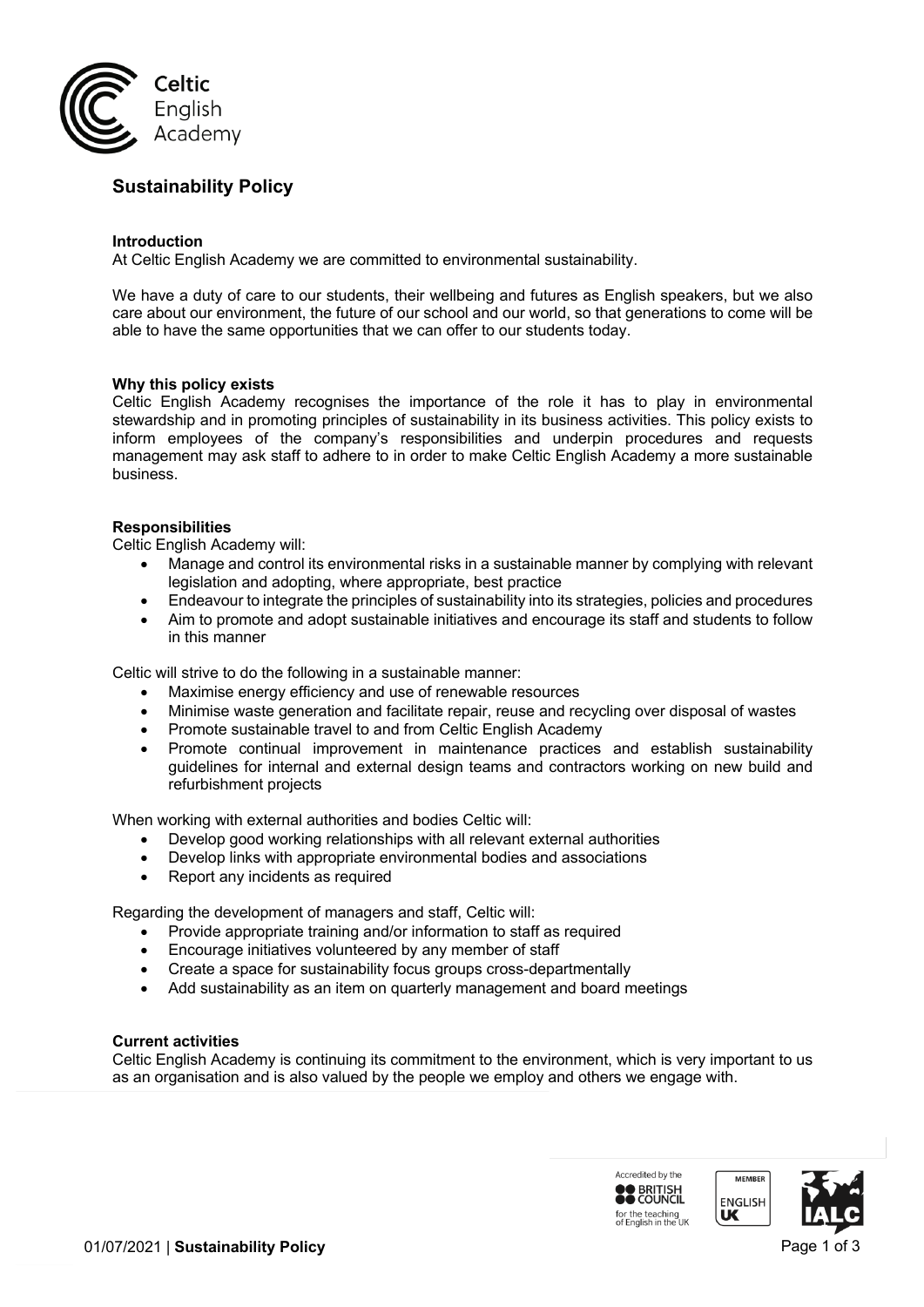

We occupy three Victorian buildings that have been adapted for educational and office use. We try to make the best use of natural light and energy saving practices. We are committed to the reduction of our carbon footprint and minimising our impact, as a company, on the environment.

# **Our current sustainability measures include, but are not limited to:**

- Recycling all paper and cardboard.
- Recycling our plastic water cups and encouraging staff and students to bring reusable water bottles.
- Reusing textbooks, DVDs and resources.
- Reusing furniture, fixtures and fittings to minimise waste.
- Turning off the lights when a room is unoccupied.
- Turning off the plugs and not leaving technologies on standby.
- Using 100% energy supply from renewable resources for gas and electricity.
- Using recyclable paper.
- Using double-sided printing wherever possible.
- Using digital teaching materials wherever possible and encourage students to bring their own devices.
- Recycling our printer and toner cartridges.
- Recycling any redundant electrical equipment.
- Buying office supplies and classroom stationary in bulk online to reduce multiple driving journeys.
- Providing resuable canvas bags for students as merchandise to promote 'bag-for-life' use day to day.
- Planting wildflowers and hanging baskets outside the buildings to bring nature into the city space.
- Encouraging staff to walk, cycle or take public transport to work, where possible
- Encouraging students to walk, cycle or take public transport from their homestays/residence by providing city maps and information about bus routes.
- Providing 10 bike rack spaces for staff or student use, with CCTV installed over the spaces.
- Including information about the Cycle to Work scheme in staff inductions and the Employee Handbook.
- Encouraging staff to use the city bike rentals and actively showing students how to use them during social activities e.g., to set up the bike hire app.
- Promoting agile working, to allow hybrid home-office working where possible in job roles.
- Promoting charitable activity days, that can include fundraising and awareness raising for sustainability.
- Assessing whether local or international travel is required for business meetings or if they can be effectively conducted via video calls.
- Being carbon-aware when deciding on methods of travel for business trips by one, or multiple staff.
- Carbon off-setting all international flights in full.
- Offering online courses at different levels, where possible, to allow students to join Celtic English Academy classes from their home country.
- Offering sustainability education in our English language teaching (more information below).
- Including special dietary requirements inclusive in all homestay accommodation pricing to allow for increased preference-based diets e.g., vegan, vegetarian, that are not limited to allergies only.
- Planning for a water filtration system build into the mains rather than bottled canisters.
- Working with the Welsh Government Business Wales team to continuously develop our sustainability plans through our Green Growth Pledge.